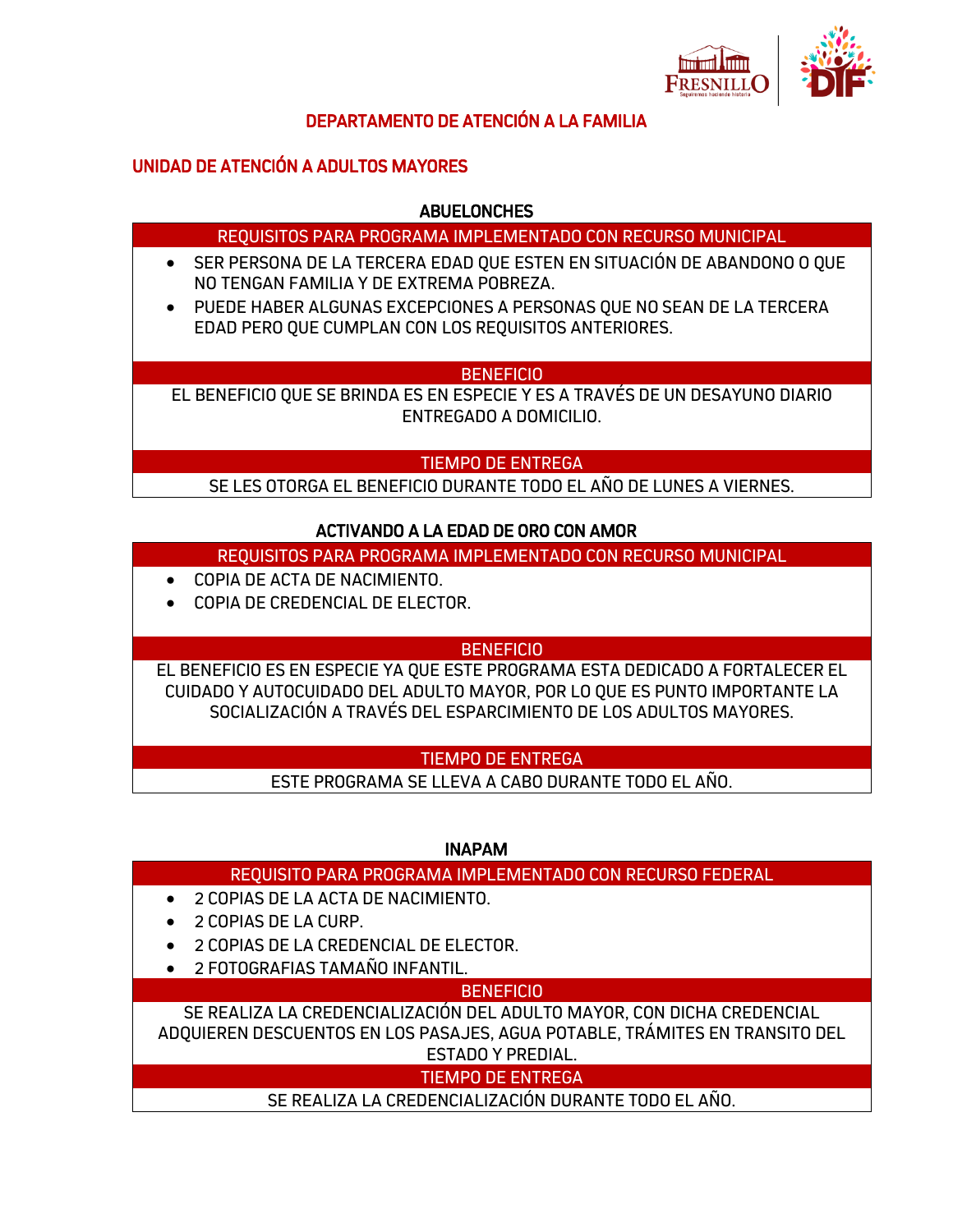

## ESTANCIAS DEL ADULTO MAYOR

- REQUISITOS PARA PROGRAMA IMPLEMENTADO CON RECURSO MUNICIPAL
- **SER ADULTO MAYOR**

## **DOCUMENTACIÓN**

- COPIA DE ACTA DE NACIMIENTO.
- COMPROBANTE DE DOMICILIO.
- CONTACTO EN CASO DE EMERGENCIAS.

## BENEFICIO

LAS ESTANCIAS DEL ADULTO MAYOR CUENTAN CON LOS SERVICIOS DE: TERAPIA FÍSICA, CLASE DE MANUALIDADES, CLASES DE PINTURA Y ESCULTURA, CLASES DE GUITARRA Y ALIMENTOS SIN COSTO.

#### TIEMPO DE ENTREGA

LAS ESTANCIAS CUENTAN CON LOS BENEFICIARIOS PARA LOS INSCRITOS POR TODO EL AÑO.

# UNIDAD DE ATENCIÓN A LA INFANCIA Y A LA ADOLESCENCIA

CAIC

## REQUISITOS PARA INGRESAR A CAIC

## DATOS DEL MENOR

- ACTA ORIGINAL Y 2 COPIAS.
- COPIA COMPROBANTE DE DOMICILIADO ACTUALIZADO.
- CARTILLA DE VACUNACIÓN DEL MENOR Y 2 COPIAS.
- TENER 3 AÑOS CUMPLIDOS ANTES DEL 30 DE DICIEMBRE.

## DATOS DE LOS PADRES O TUTOR

- NOMBRE COMPLETO.
- FECHA DE NACIMIENTO.
- ESCOLARIDAD.
- SI CUENTAN CON ALGÚN SEGURO MÉDICO.
- 2 COPIAS DE CREDENCIAL DE ELECTOR.
- CUOTA DE APORTACIÓN QUE DESIGNAN LOS PADRES DE FAMILIA EN LA 1ERA REUNIÓN.

## **BENEFICIO**

EL NIÑO AL INGRESAR AL CAIC APRENDE EDUCACIÓN A NIVEL PREESCOLAR.

## TIEMPO DE ENTREGA

EN CAIC SE TRABAJA COMO CICLO ESCOLAR, Y EL MENOR DEJA DE ASISTIR A CAIC HASTA QUE CUMPLE LA EDAD DE INGRESAR A NIVEL BÁSICO DE EDUCACIÓN.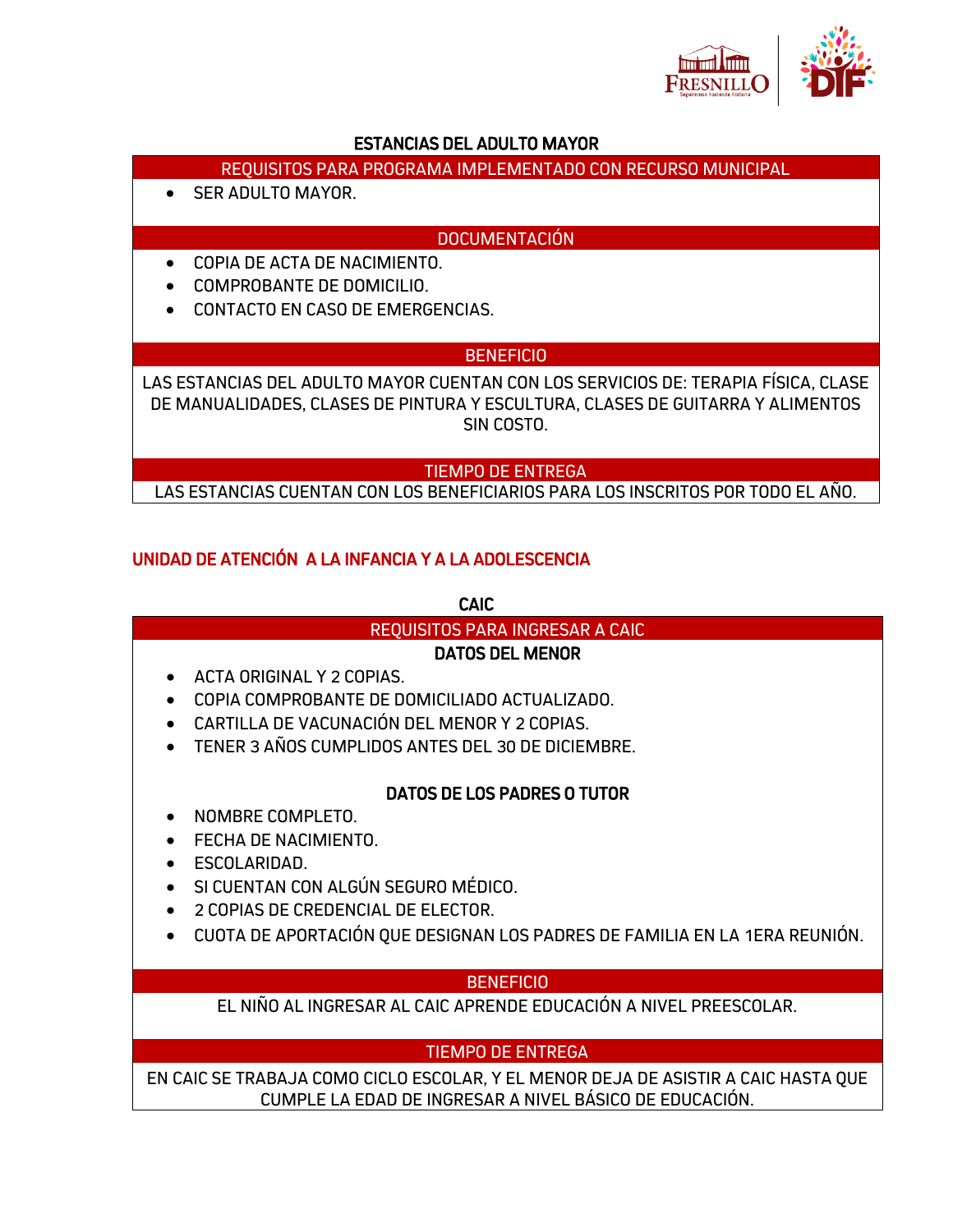

# ATENCIÓN A LA SALUD DEL NIÑO

REQUISITOS PARA PROGRAMA IMPLEMENTADO CON RECURSO MUNICIPAL

ESTE PROGRAMA NO NECESITA REQUISITOS, YA QUE NO SE MANEJA NINGÚN PADRON.

## BENEFICIADOS

SON BENEFICIADOS TODOS LOS MENORES QUE ACUDAN AL SMDIF CON ALGUN PROBLEMA DE SALUD, SE LES HACE UN CHEQUEO MEDICO Y SI REQUIEREN DE MEDICAMENTO Y ESTÉ SE ENCUENTRA EN EL DISPENSARIO SE LES DA SIN NINGUN COSTO.

# TIEMPO DE ENTREGA

SE CONSULTA DURANTE TODO EL AÑO EN EL SMDIF.

# TRABAJO INFANTIL

REQUISITOS PARA PROGRAMA IMPLEMENTADO CON RECURSO ESTATAL

- NIÑO, NIÑA O ADOLESCENTE QUE REALICE ACTIVIDADES ECONÓMICAS EN ESPACIOS CORRESPONDIENTES AL CONTEXTO URBANO MARGINAL.
- ESTAR INSCRITO EN EL SISTEMA EDUCATIVO FORMAL (PRIMARIA Y/O SECUNDARIA).
- ESTAR EN SITUACIÓN DE VULNERABILIDAD.

# **BENEFICIO**

BECA ECONÓMICA ENFOCADA A PREVENIR LA DESERCIÓN ESCOLAR, CON UN MONTO ECONÓMICO DE \$1,600.00 ANUALES.

## TIEMPO DE ENTREGA

SE REALIZAN DOS ENTREGAS ANUALES REALIZADAS EN LOS MESES DE ENERO Y JUNIO.

REQUISITOS PARA PROGRAMA IMPLEMENTADO CON RECURSO MUNICIPAL

- NIÑO, NIÑA, ADOLESCENTE O JÓVEN QUE REALICE ACTIVIDADES ECONÓMICAS EN ESPACIOS CORRESPONDIENTES AL CONTEXTO URBANO MARGINAL.
- ESTAR INSCRITO EN EL SISTEMA EDUCATIVO FORMAL (PRIMARIA, SECUNDARIA Y BACHILLERATO).
- ESTAR EN SITUACIÓN DE VULNERABILIDAD.

## **BENEFICIO**

BECA ECONÓMICA ENFOCADA A PREVENIR LA DESERCIÓN ESCOLAR, CON UN MONTO ECONÓMICO DE \$3,000.00 ANUALES.

# TIEMPO DE ENTREGA

SE REALIZAN DOS ENTREGAS ANUALES REALIZADAS EN LOS MESES DE ENERO Y JUNIO.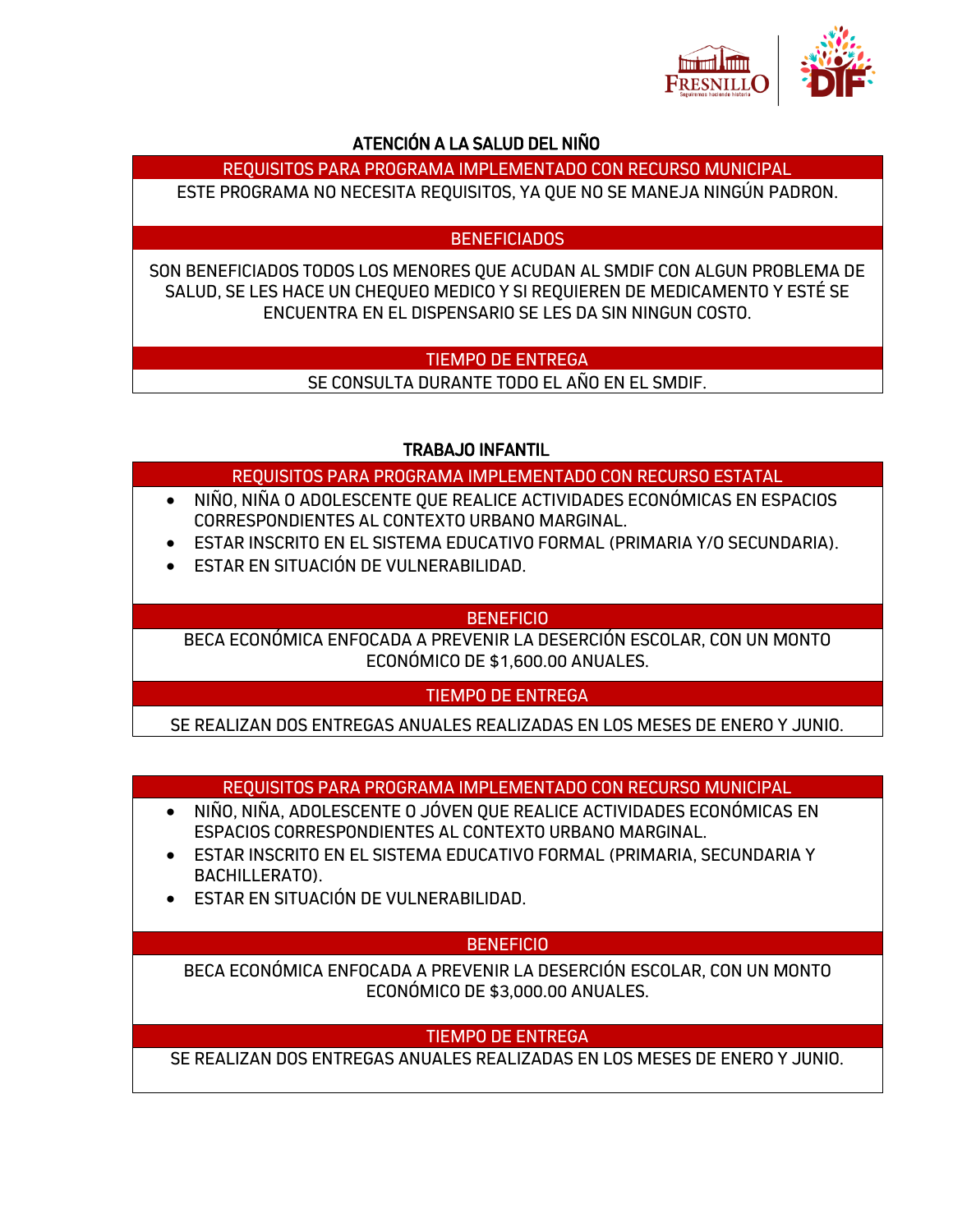

## PARTICIPACIÓN INFANTIL

## REQUISITO PARA PROGRAMA IMPLEMENTADO CON RECURSO ESTATAL

COMO ÚNICO REQUISITO ES EL DE INSCRIBIRSE AL PROGRAMA POR MEDIO DE LLENADO DE FICHAS DE INSCRIPCIÓN.

#### BENEFICIO

EL BENEFICIO ES A TRAVÉS DE UNA CAPACITACIÓN POR MEDIO DEL MANUAL DE PARTICIPACIÓN INFANTIL PARA LA DIFUSIÓN DE LOS DERECHOS DE LOS NIÑOS, NIÑAS Y ADOLESCENTES.

## TIEMPO DE ENTREGA

LA CAPACITACIÓN ES DURANTE EL CICLO ESCOLAR.

PROGRAMA CONCURSO "COLOREANDO MIS DERECHOS" Y "DIBUJANDO UNA HISTORIA DE MIGRACIÓN"

REQUISITO DE PROGRAMA IMPLEMENTADO CON RECURSO ESTATAL

QUE LA ESCUELA O EL PLANTEL ESTE INSTALADO EN UNA ZONA DE ALTO GRADO DE MARGINACIÓN.

## **BENEFICIO**

EL BENEFICIO ES A TRAVÉS DE UNA PREMIACIÓN EN EFECTIVO \$10,000.00 Y \$5,000.00 Y EN ESPECIE COMO LAPTOP, BICICLETAS, LIBROS Y RECONOCIMIENTO.

## TIEMPO DE ENTREGA

SE REALIZA EN UNA SOLA EMISIÓN AL AÑO.

## EL BUEN TRATO

- REQUISITOS PARA PROGRAMA IMPLEMENTADO CON RECURSO ESTATAL
- DETECTAR PROBLEMAS DE ADICCIONES EN NIÑOS A TRAVÉS DE LAS INSTITUCIONES EDUCATIVAS A NIVEL BÁSICO.
- QUE LOS ALUMNOS SE ENCUENTREN EN SITUACION VULNERABLE.

BENEFICIO

SE IMPARTEN 12 TEMAS DE PREVENCIÓN POR GRUPOS.

TIEMPO DE ENTREGA LAS PLÁTICAS SE IMPARTEN POR CICLO ESCOLAR.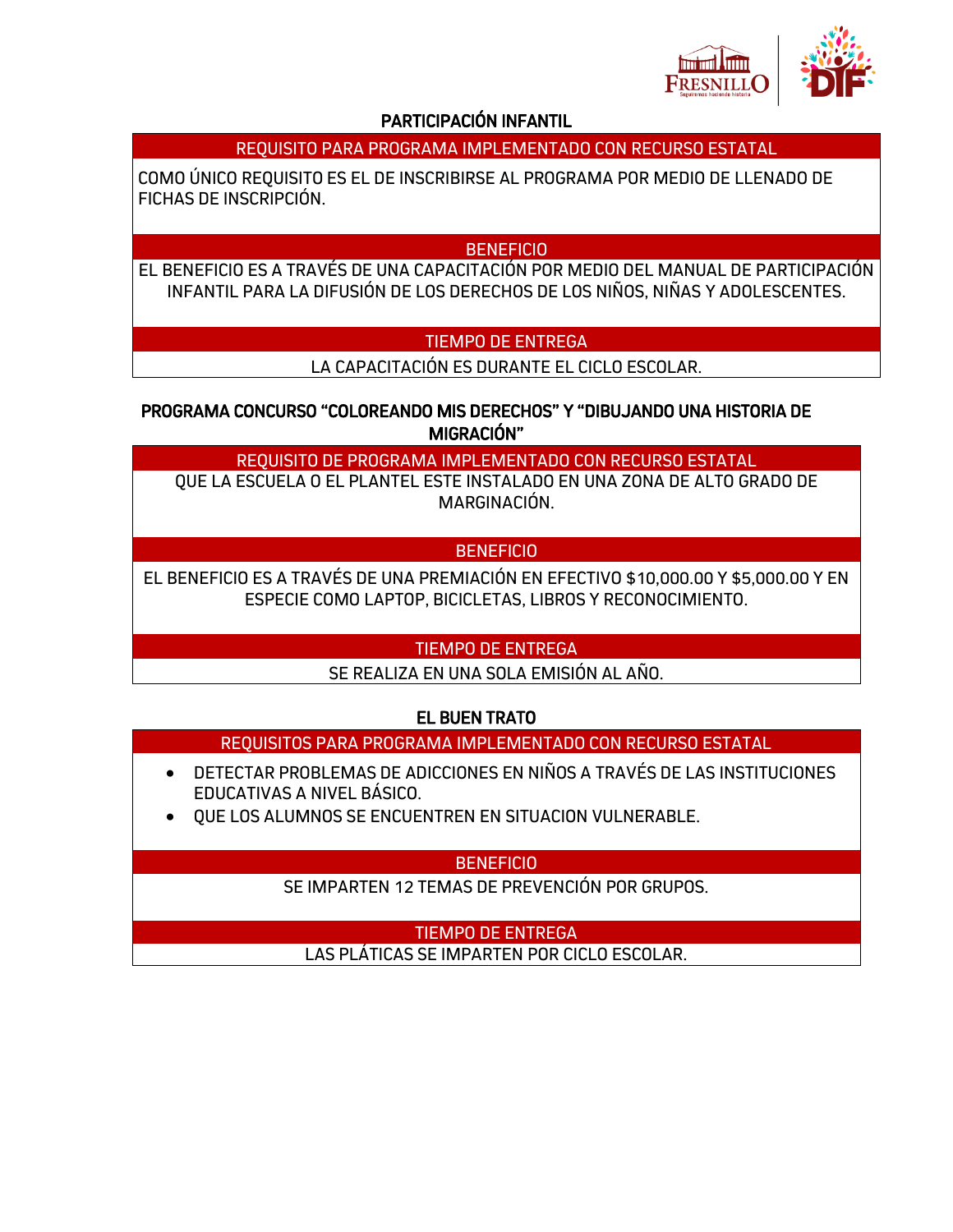

## RETO JÓVEN

# REQUISITOS PARA PROGRAMA IMPLEMENTADO CON RECURSO MUNICIPAL

- SER ADOLESCENTE.
- PERTENECER A UNA INSTITUCIÓN EDUCATIVA.

## BENEFICIO

SE LES OTORGA BENEFICIO EN ESPECIE A TRAVÉS DE PLÁTICAS SOBRE PREVENCIÓN DE EMBARAZOS EN ADOLESCENTES.

## TIEMPO DE ENTREGA

LAS PLÁTICAS SE IMPARTEN CON UNA DURACIÓN DE CICLO ESCOLAR.

## PREVENCIÓN DE RIESGOS PSICOSOCIALES Y ADICCIONES

REQUISITOS PARA PROGRAMA IMPLEMENTADO CON RECURSO ESTATAL

- DETECTAR PROBLEMAS DE ADICCIONES EN NIÑOS A TRAVÉS DE LAS INSTITUCIONES EDUCATIVAS A NIVEL SECUNDARIA.
- QUE LOS ALUMNOS SE ENCUENTREN EN SITUACION VULNERABLE.

## **BENEFICIO**

SE IMPARTEN TEMAS DE PREVENCIÓN CON 15 SESIONES POR GRUPOS.

## TIEMPO DE ENTREGA

LAS PLÁTICAS SE IMPARTEN POR CICLO ESCOLAR.

## BULLYING – ACOSO ESCOLAR

REQUISITOS DE PROGRAMA IMPLEMENTADO CON RECURSO ESTATAL

- SER ADOLESCENTE.
- PERTENECER A UNA INSTITUCIÓN EDUCATIVA.

## **BENEFICIO**

SE LE OTORGA BENEFICIO EN ESPECIE A TRAVÉS DE PLÁTICAS SOBRE PREVENCIÓN DE ACOSO ESCOLAR PARA ADOLESCENTES.

> TIEMPO DE ENTREGA LAS PLÁTICAS SE IMPARTEN CON DURACIÓN DE CICLO ESCOLAR.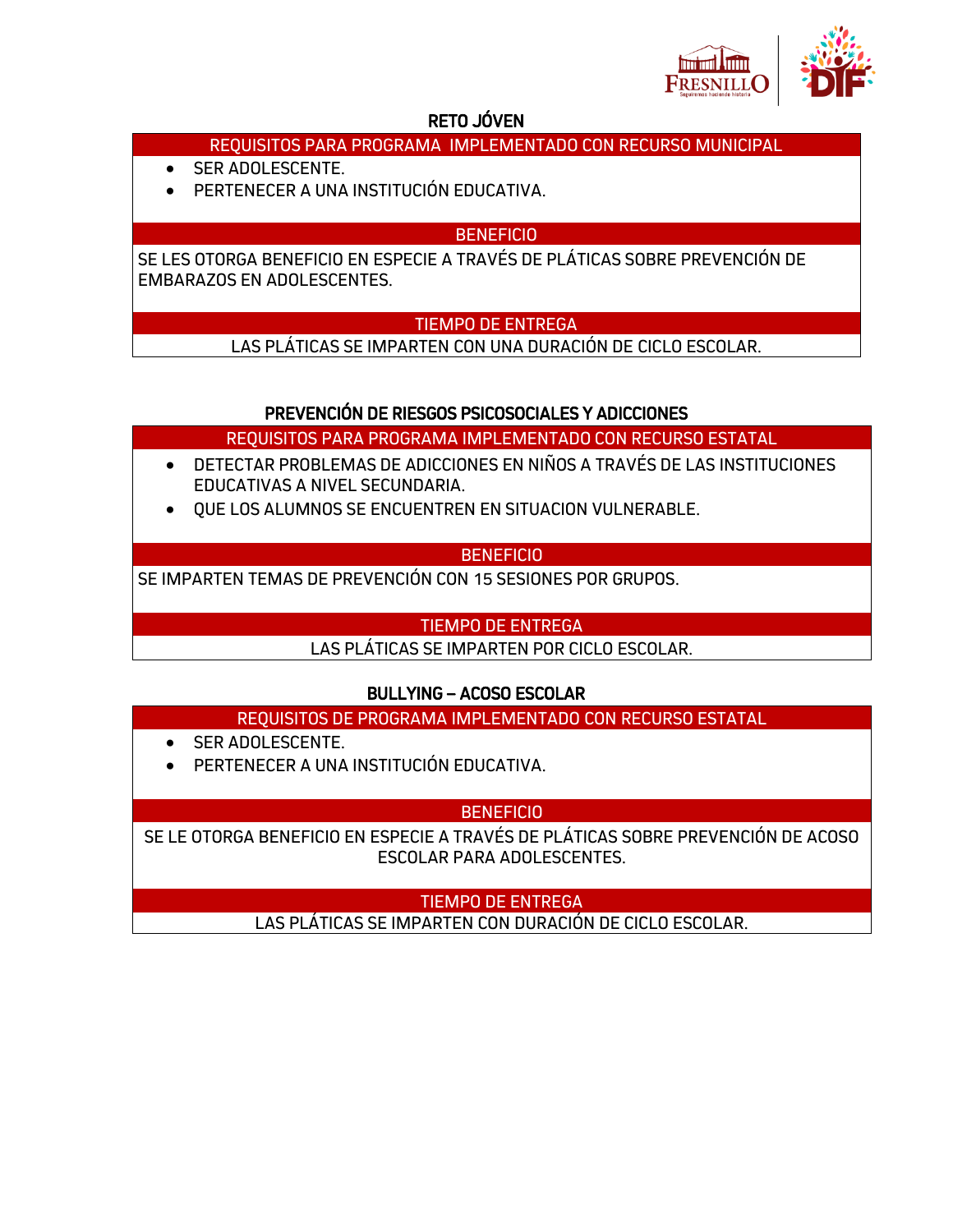

## UNIDAD DE ATENCIÓN A GRUPOS VULNERABLES

## GRUPOS ETNICOS

REQUISITOS PARA PROGRAMA IMPLENTADO CON RECURSO MUNICIPAL

- PERTENECER A UN GRUPO INDIGENA.
- ESTAR EN SITUACIÓN DE VULNERABILIDAD.

**BENEFICIO** 

- CAPACITACIÓN PARA EL TRABAJO.
- BENEFICIO EN ESPECIE A TRAVÉS DE MATERIAL PARA REALIZAR ARTESANIAS PROPIAS DE SU ETNIA.

## TIEMPO DE ENTREGA

EN FUNCIÓN DE LAS NECESIDADES DE LA POBLACIÓN, O BIEN, DEL RECURSO MATERIAL CON EL QUE SE CUENTE.

# GRANDEZA SIN LÍMITE

REQUISITOS PARA PROGRAMA IMPLEMENTADO CON RECURSO MUNICIPAL

- CARTA SOLICITUD DIRIGIDA A LA L.M. JUANA GARCÍA CALDERÓN.
- VALORACIÓN O DICTAMEN MÉDICO RECIENTE.
- COPIA DEL ACTA DE NACIMIENTO.
- COPIA DE LA CURP.
- COPIA DE LA CREDENCIAL DE ELECTOR.
- COMPROBANTE DE DOMICILIO ORIGINAL Y RECIENTE.
- SE APLICA ESTUDIO SOCIECONÓMICO.

## **BENEFICIO**

EL BENEFICIO SE OTORGA EN ESPECIE, LA POBLACIÓN SOLICITA EL APOYO QUE REQUIERE, Y COMO SMDIF SE REALIZA LA GESTIÓN TANTO EN DEPENDENCIAS DE GOBIERNO COMO DE LA INICIATIVA PRIVADA, LAS CUALES CONSTAN DESDE APOYOS EN CONDONACIONES DE CONSULTAS CON MÉDICOS ESPECIALISTAS, DESCUENTOS EN ESTUDIOS DE GABINETE RADIÓLOGICO ANÁLISIS CLÍNICOS, ETC.

TIEMPO DE ENTREGA

EL APOYO EN ESPECIE SE REALIZA DURANTE TODO EL AÑO.

# VOLUNTARIADO DIF

REQUISITOS PARA INGRESAR A VOLUNTARIADO DIF IMPLEMENTADO CON RECURSO **MUNICIPAL** 

- COPIA DE CREDENCIAL DE ELECTOR.
- COPIA DE COMPROBANTE DE DOMICILIO.
- COPIA DE CURP.
- CERTIFICADO O COMPROBANTE DE ÚLTIMO GRADO DE ESTUDIOS.

BENEFICIO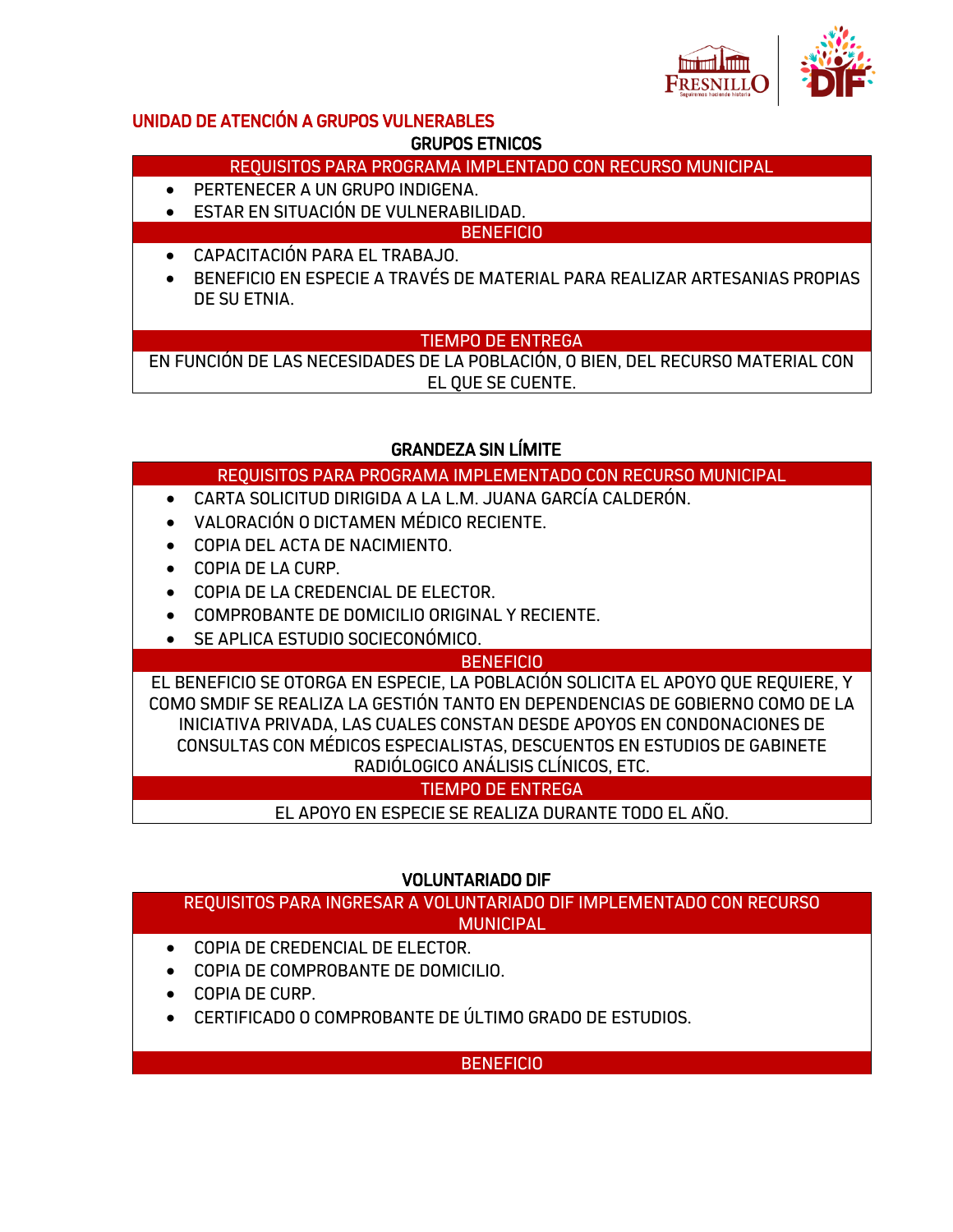

SE CAPACITA AL BENEFICIARIO A TRAVÉS DE CURSOS DE DIFERENTES TIPOS, CON EL FIN DE QUE APRENDA UN OFICIO Y ASÍ INICIAR UN NEGOCIO PROPIO, EL COSTO DEL TALLER ES DE \$250.00 POR SEMESTRE.

## TIEMPO DE ENTREGA

## LOS CURSOS TIENEN LA DURACIÓN DEL CICLO ESCOLAR.

## UNIDAD DE ATENCIÓN A LA MUJER

## BECAS NACIONALES

## REQUISITOS PARA PROGRAMA NIVEL BÁSICO IMPLEMENTADO CON RECURSO FEDERAL

- SOLICITUD DE INGRESO DEBIDAMENTE REQUISITADA Y FIRMADA.
- ORIGINAL Y COPIA DE ACTA DE NACIMIENTO MADRE E HIJO.
- ORIGINAL Y COPIA DE CURP MADRE E HIJO.
- SI ESTÁS EMBARAZADA, CONSTANCIA DE EMBARAZO EXPEDIDA POR UNA UNIDAD DE SALUD, CLÍNICA U HOSPITAL PÚBLICOS, QUE SEÑALE LA FECHA PROBABLE DE ALUMBRAMIENTO.
- ORIGINAL Y COPIA LEGIBLE DEL CERTIFICADO DE PRIMARIA.
- CONSTANCIA DE INSCRIPICÓN O CARDEX DE CALIFICACIONES EXPEDIDO POR ESCUELA PÚBLICA O INSTITUCIÓN NO ESCOLARIZADA DONDE ESTUDIAS.
- COMPROBANTE DE INGRESOS PROPIOS, CONSTANCIA DE DEPENDENCIA ECONÓMICA O RECIBO DE PAGO DE LA PERSONA DE LA QUE DEPENDE ECONÓMICAMENTE.
- 2 FOTOS TAMAÑO INFANTIL.
- TENER DE 12 A 18 CON 11 MESES DE EDAD.
- CUANTO MÓDULOS FALTAN PARA CONCLUIR LA PRIMARIA O SECUNDARIA SEGÚN SEA EL CASO.
- CONOCER EL NOMBRE DE LAS CALLES CERCANAS A SU DOMICILIO.
- COPIA DE COMPROBANTE DE DOMICILIO RECIENTE LUZ O AGUA.
- DATOS DE BENEFICIARIO, SEGURO DE VIDA, NOMBRE COMPLETO, FECHA DE NACIMIENTO Y QUE SEA MAYOR DE EDAD.

| <b>BENEFICIO</b>                       |
|----------------------------------------|
| BECA ECONÓMICA DE \$850.00 POR MES.    |
| TIEMPO DE ENTREGA                      |
| SE REALIZA LA ENTREGA 2 VECES POR AÑO. |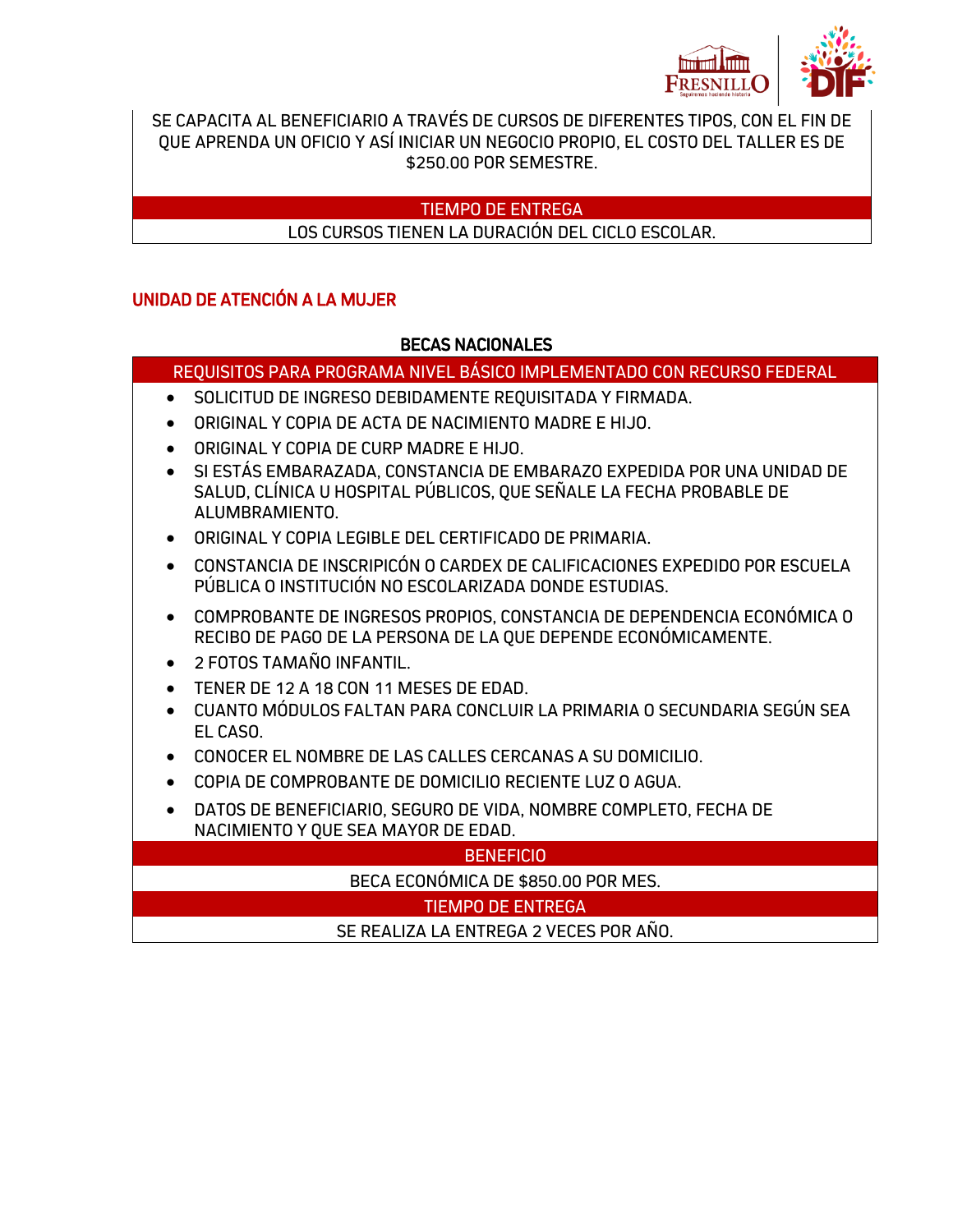

# REQUISITOS PARA PROGRAMA NIVEL BACHILLERATO IMPLEMENTADO CON RECURSO ESTATAL SOLICITUD DE INGRESO DEBIDAMENTE REQUISITADA Y FIRMADA. ORIGINAL Y COPIA DEL ACTA DE NACIMIENTO MADRE E HIJO. ORIGINAL Y COPIA DE LA CONSTANCIA DE LA CURP MADRE E HIJO. SI ESTAS EMBARAZADA, CONSTANCIA EXPEDIDA POR UNA UNIDAD DE SALUD, CLÍNICA U HOSPITAL PÚBLICO, QUE SEÑALE LA FECHA PROBABLE DE ALUMBRAMIENTO. ORIGINAL Y COPIA LEGIBLE DEL CERTIFICADO DE SECUNDARIA. CONSTANCIA DE INSCRIPCIÓN Y ÚLTIMAS CALIFICACIONES. COMPROBANTE DE INGRESOS PROPIOS, CONSTANCIA DE DEPENDENCIA ECONÓMICA O RECIBO DE PAGO DE LA PERSONA DE LA QUE DEPENDE ECONÓMICAMENTE. 2 FOTOS TAMAÑO INFANTIL. COPIA DE LA CREDENCIAL DE LA ESCUELA O ELECTOR. TENER 19 A 23 AÑOS DE EDAD. COPIA DE COMPROBANTE DE DOMICILIO RECIENTE LUZ O AGUA. DATOS DE BENEFICIARIO DE SEGURO DE VIDA, NOMBRE COMPLETO, FECHA DE NACIMIENTO Y QUE SEA MAYOR DE EDAD. **BENEFICIO** BECA ECONÓMICA DE \$800.00 POR MES. TIEMPO DE ENTREGA SE REALIZA LA ENTREGA 2 VECES POR AÑO.

# PROCESO DE EMBARAZO EN NIÑAS Y ADOLESCENTES

REQUISITOS PARA PROGRAMA IMPLEMENTADO CON RECURSO ESTATAL

SER BENEFICIARIA DEL PROGRAMA BECAS NACIONALES.

# **BENEFICIO**

SE BENEFICIA POR MEDIO DE UN TALLER QUE BRINDA ORIENTACIÓN E INFORMACIÓN A MADRES Y EMBARAZADAS ADOLESCENTES, POR MEDIO DE 20 TEMAS, A LAS ASISTENTES DE LAS PLÁTICAS SE LES BENEFICIA CON APOYO EN ESPECIE (LECHE Y PAÑALES).

# TIEMPO DE ENTREGA

EL TALLER SE IMPLEMENTA DURANTE TODO EL AÑO.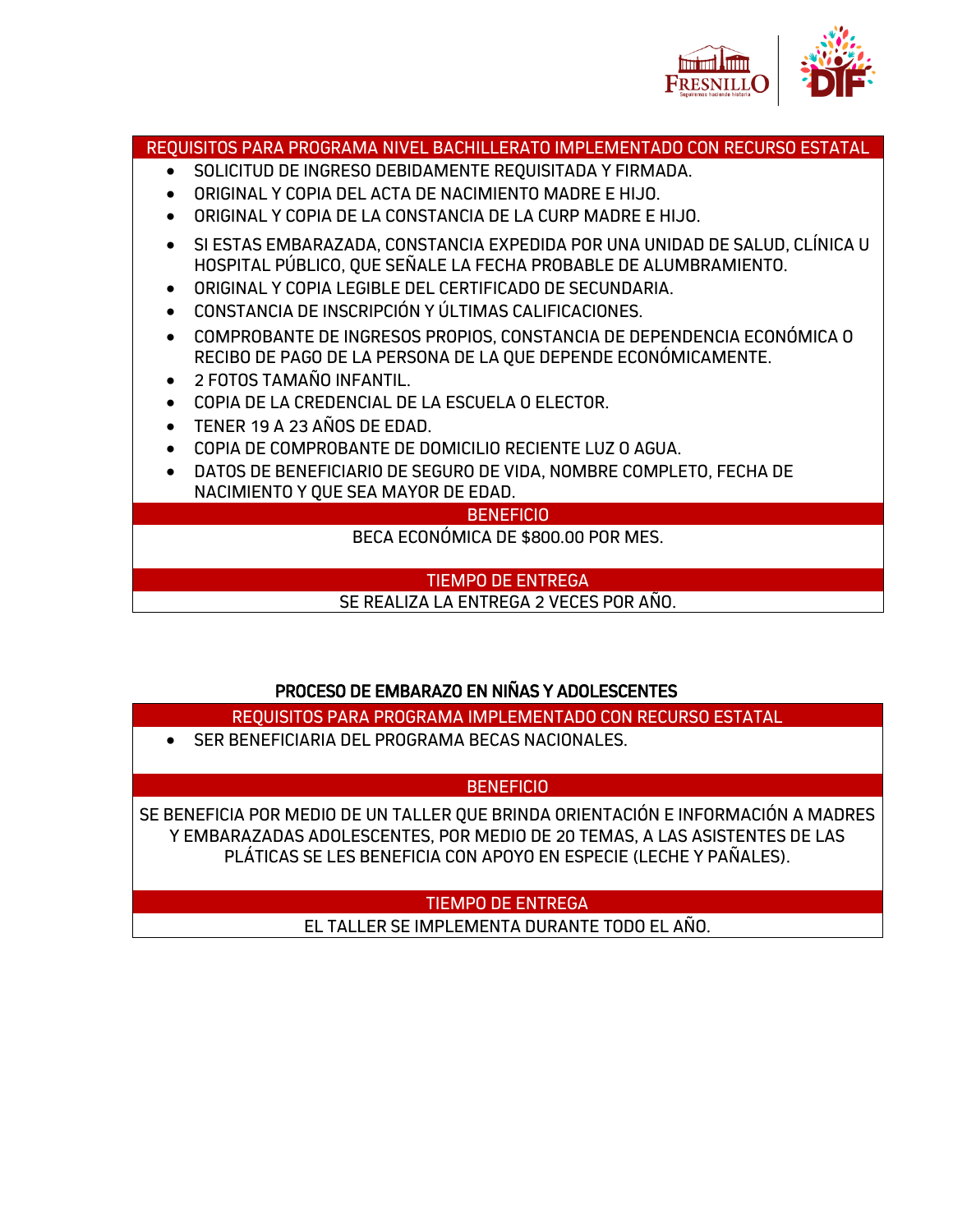

## DEPARTAMENTO DE PROGRAMAS ALIMENTARIOS Y DESARROLLO COMUNITARIO

#### DESAYUNO MODALIDAD CALIENTE

REQUISITOS PARA EL PROGRAMA DE IMPLEMENTACIÓN CON RECURSO ESTATAL

- LOS CENTROS ESCOLARES O LOCALIDADES INTERESADAS PRESENTAN SOLICITUD DE APOYO AL SEDIF O SMDIF.
- SE REALIZA ESTUDIO DE FACTIBILIDAD EN COORDINACIÓN CON SEDIF Y SMDIF Y SEGÚN LOS RESULTADOS OBTENIDOS Y EL PRESUPUESTO DISPONIBLE SE ACEPTA LA SOLICITUD.
- SE REALIZA ASAMBLEA Y PROCEDIMIENTO DE CAPACITACIÓN A LOS INTERESADOS EN PARTICIPAR EN EL CÓMITE QUE SE CONSTITUYE OFICIALMENTE EN COORDINACIÓN CON SEDIF Y SMDIF.
- SE INTEGRA EL EXPEDIENTE CORRESPONDIENTE AL ESPACIO DE ALIMENTACIÓN DE NUEVA CREACIÓN.

#### DOCUMENTACIÓN

- COPIA DE ACTA DE NACIMIENTO DEL NIÑO.
- COPIA CURP DEL NIÑO.
- COPIA DE CREDENCIAL DE ELECTOR DEL PADRE O TUTOR.
- COPIA DE COMPROBANTE DE DOMICILIO.
- SE REALIZA ESTUDIO SOCIOECONÓMICO.

#### EN CASO DE LOCAL COMUNITARIO LA DOCUMENTACION SERIA DEL ADULTO.

#### **BENEFICIO**

CONTRIBUIR A LA SEGURIDAD ALIMENTARIA DE LA POBLACION ESCOLAR, SUJETA DE ASISTENCIA SOCIAL, EN ESPACIOS ESCOLARES Y COMUNITARIOS MEDIANTE LA PREPARACION, SERVICIO Y CONSUMO DE DESAYUNOS O COMIDAS CALIENTES.

## TIEMPO DE ENTREGA

EL APOYO ES PERMANENTE A MENOS DE QUE UNA DE LAS DOS PARTES RECIDA DEL CONTRATO.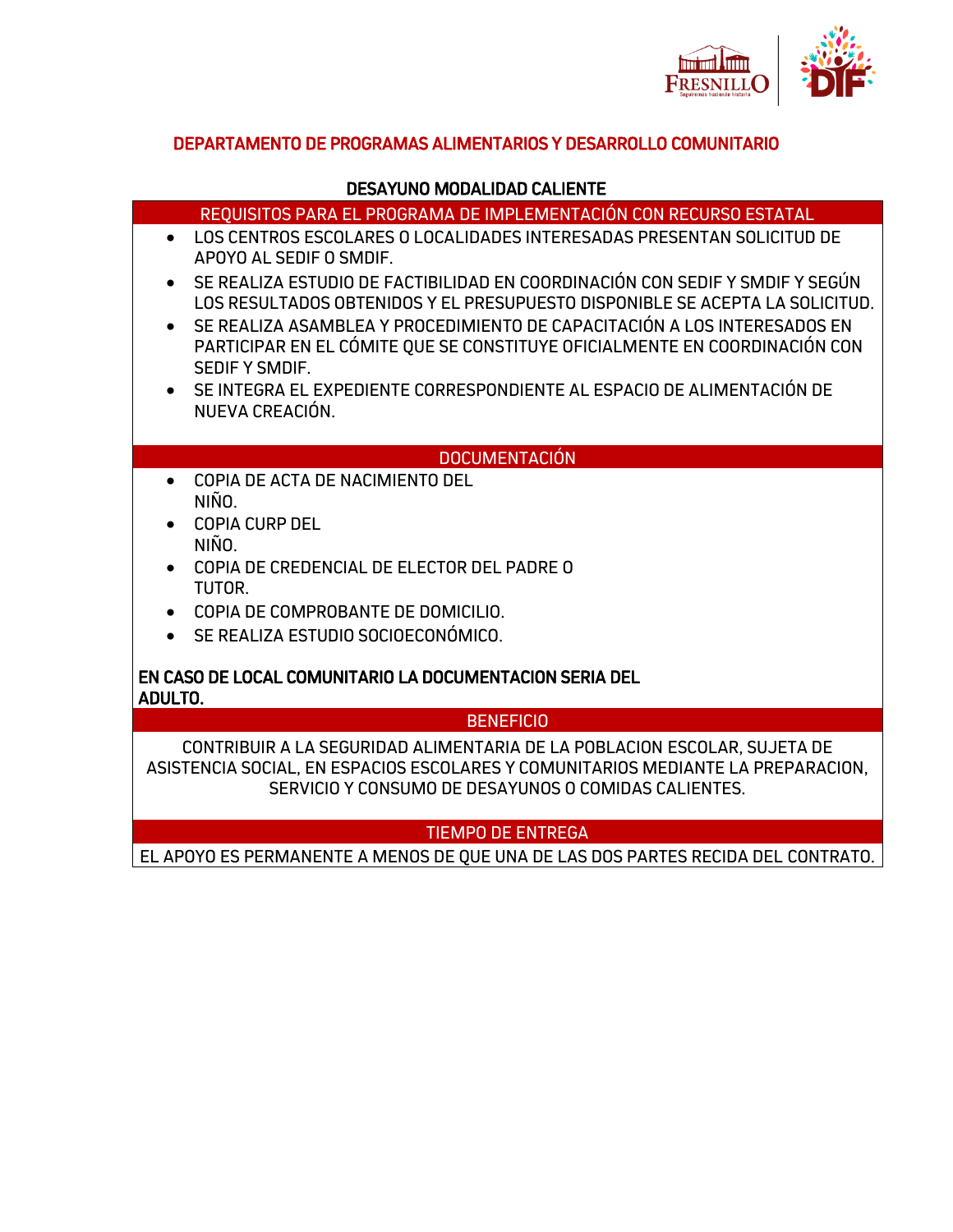

## DESAYUNO FRÍO

## REQUISITOS DE PROGRAMA IMPLEMENTADO CON RECURSO ESTATAL

- NIÑOS, NIÑAS Y/O ADOLESCENTES EN CONDICIONES DE RIESGO Y VULNERABILIDAD.
- ASISTIR A PLANTELES OFICIALES DEL SISTEMA EDUCATIVO NACIONAL.
- UBICADOS EN ZONAS INDIGENAS, RURALES Y URBANO/MARGINADAS, PREFERENTEMENTE.

## DOCUMENTOS

- COPIA DE ACTA DE NACIMIENTO DEL NIÑO.
- COPIA CURP DEL NIÑO.
- COPIA DE CREDENCIAL DE ELECTOR DEL PADRE O TUTOR.
- COPIA DE COMPROBANTE DE DOMICILIO.
- SE REALIZA ESTUDIO SOCIOECONÓMICO.

## **BENEFICIO**

PAQUETE ALIMENTICIO QUE CONSTA DE 1/4 DE LECHE DESCREMADA, MIX DE FRUTA DESHIDRATADA Y UNA GALLETA INTEGRAL, EL PAQUETE TIENE UNA CUOTA DE RECUPERACIÓN DE \$1.00.00 POR PARTE DEL BENEFICIARIO CON LA FINALIDAD DE FORTALECER EL PROGRAMA.

## TIEMPO DE ENTREGA

EL BENEFICIO SE ENTREGA CADA MES DURANTE EL PERIODO DEL CICLO ESCOLAR.

## PASAVS

- REQUISITOS PARA PROGRAMA IMPLEMENTADO CON RECURSO ESTATAL
- NO CONTAR CON NINGUN TIPO DE APOYO DE GOBIERNO.
- REALIZAR UNA ACTIVIDAD MENSUAL EN FAVOR DE SU COLONIA O COMUNIDAD.
- CUOTA DE RECUPERACION DE \$8.00.00.

## DOCUMENTACIÓN

- COPIA DE ACTA DE NACIMIENTO.
- COPIA DE CURP.
- COPIA DE CREDENCIAL DE ELECTOR.
- COPIA DE COMPROBANTE DE DOMICILIO.
- SE REALIZA ESTUDIO SOCIOECONÓMICO.

#### **BENEFICIO**

SE ENTREGA 1 DESPENSA POR MES.

## TIEMPO DE ENTREGA

SE ENTREGA DURANTE TODO EL AÑO, CADA AÑO SE RENUEVA EL PADRÓN PERO EL BENEFICIARIO TIENE DERECHO A CONTAR CON EL APOYO DURANTE 2 AÑOS CONSECUTIVOS.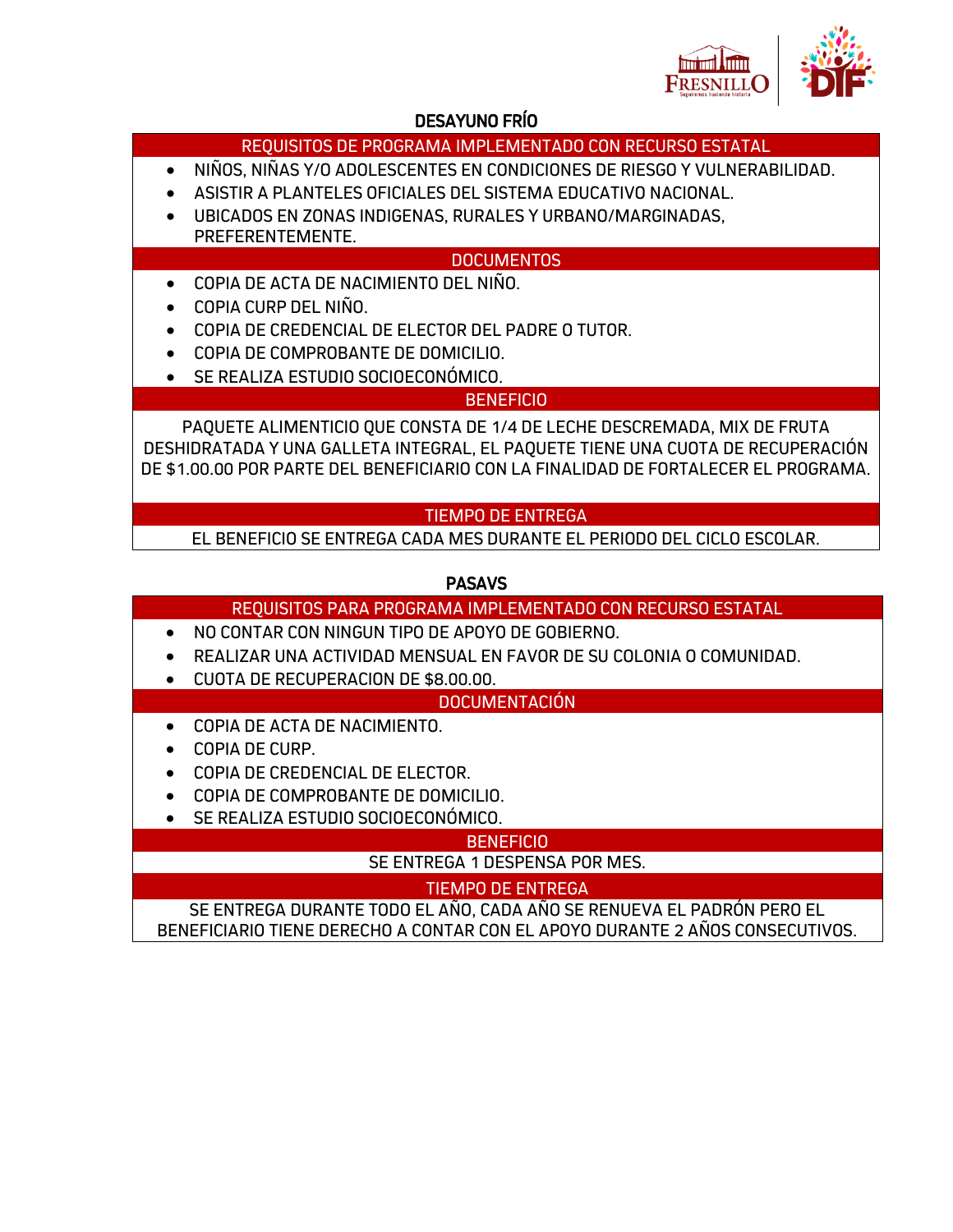

## UNIPRODES

| REQUISITOS PARA PROGRAMA IMPLEMENTADO CON RECURSO ESTATAL                                                                                                                                                                                                                                                                                                                                                                                                                                                                                                                                                                                                                                                                                                                                                                                                                                                                                                                                                                                                                                                                                                                                                                                                                                       |
|-------------------------------------------------------------------------------------------------------------------------------------------------------------------------------------------------------------------------------------------------------------------------------------------------------------------------------------------------------------------------------------------------------------------------------------------------------------------------------------------------------------------------------------------------------------------------------------------------------------------------------------------------------------------------------------------------------------------------------------------------------------------------------------------------------------------------------------------------------------------------------------------------------------------------------------------------------------------------------------------------------------------------------------------------------------------------------------------------------------------------------------------------------------------------------------------------------------------------------------------------------------------------------------------------|
| SER BENEFICIARIO DE ALGUNO DE LOS OTROS PROGRAMAS ALIMENTICIOS.<br>PARA POBLACION GENERAL CONTAR CON EL ESPACIO ADECUADO PARA LA INSTALACION                                                                                                                                                                                                                                                                                                                                                                                                                                                                                                                                                                                                                                                                                                                                                                                                                                                                                                                                                                                                                                                                                                                                                    |
| DE LOS PROYECTOS.<br><b>DOCUMENTOS</b>                                                                                                                                                                                                                                                                                                                                                                                                                                                                                                                                                                                                                                                                                                                                                                                                                                                                                                                                                                                                                                                                                                                                                                                                                                                          |
| LLENAR DOCUMENTACION REQUERIDA: ESTUDIO DE FACTIBILIDAD, COMPROBANTE DE<br>CAPACITACION, LISTA DE ASISTENCIA A LA CAPACITACIÓN, CONSTANCIA DE ENCARGADO<br>DE PROYECTO PRODUCTIVO Y SOLICITUD DEL PROYECTO.                                                                                                                                                                                                                                                                                                                                                                                                                                                                                                                                                                                                                                                                                                                                                                                                                                                                                                                                                                                                                                                                                     |
| <b>BENEFICIOS</b>                                                                                                                                                                                                                                                                                                                                                                                                                                                                                                                                                                                                                                                                                                                                                                                                                                                                                                                                                                                                                                                                                                                                                                                                                                                                               |
| PROYECTO PRODUCTIVO MICRO TÚNEL                                                                                                                                                                                                                                                                                                                                                                                                                                                                                                                                                                                                                                                                                                                                                                                                                                                                                                                                                                                                                                                                                                                                                                                                                                                                 |
| 45 SOBRES DE SEMILLAS DE 15 DIFERENTES HORTALIZAS (JITOMATE, CEBOLLA, CHILE<br>SERRANO, CALABACITA, ZANAHORIA, LECHUGA, REPOLLO, RÁBANO CILANTRO, EJOTE, TOMATE<br>VERDE DE CASCARA, CHICHARO, ACELGA).<br>MICRO TÚNEL DE 10 M DE LARGO POR 1.8 M DE ANCHO, 5 AROS DE VARILLA ACERADA 5/8,<br>CUBIERTA CON MANGUERA, TÚNEL CUBIERTO CON PLÁSTICO PARA INVERNADERO CON<br>PROTECCIÓN UV CALIBRE 720 BLANCO 25% SOMBRA Y DURACIÓN DE 2 AÑOS.<br>SISTEMA DE RIEGO POR GOTEO (PARA CAMA DE 90 CM DE ANCHO CON 3 LÍNEAS DE RIEGO DE 10<br>MTS C/U: FILTRO 3/4 DE ANILLO, 3 CONECTORES MANGUERA-CINTILLA, 4 MTS DE MANGUERA<br>DISTRIBUIDORA YEFLEX 3/4 CON ORIFICIOS A 30 CM PREPARADA PARA SU USO CON UN BORDE<br>CIEGO, 3 CONECTORES HEMBRA DE PVC PARA FILTRO, 3 GANCHOS SUJETADORES Y 30 MTS DE<br>CINTILLA CAL 5000 CON GOTERO A 10 CM).<br>TANQUE BÁSICO PARA DOSIFICACIÓN (1 LITRO).<br>ATOMIZADOR MANUAL.<br>REPELENTE CONTRA INSECTOS (A BASE DE AJO, CEBOLLA, MOSTAZA, LIMÓN Y PIMIENTA).<br>HERRAMIENTAS DE CULTIVO (AZADÓN Y RASTRILLO).<br><b>MANUAL.</b><br>FERTILIZANTE ORGÁNICO (HUMUS GRANULADO 300 GR).<br>La producción promedio esperada por micro es 1,200 kilos de hortalizas cultivadas en forma rotativa<br>durante todo el año, gracias al modelo de agricultura protegida. |
| PROYECTO MICRO INVERNADERO                                                                                                                                                                                                                                                                                                                                                                                                                                                                                                                                                                                                                                                                                                                                                                                                                                                                                                                                                                                                                                                                                                                                                                                                                                                                      |
| MATERIALES PARA LA CONSTRUCCIÓN EN UNA SUPERFICIE DE 60 MTS CUADRADOS<br>(ESTRUCTURA PTR), CUBIERTA PLÁSTICA Y PUERTA DE ACCESO).<br>TINACO DE 1,100 LITROS PARA ALMACENAMIENTO QUE PERMITA LA DISPONIBILIDAD DE AGUA                                                                                                                                                                                                                                                                                                                                                                                                                                                                                                                                                                                                                                                                                                                                                                                                                                                                                                                                                                                                                                                                           |
| PARA EL RIEGO DE GRAVEDAD.<br>SEMILLAS DE HORTALIZAS 45 SOBRES DE JITOMATE, CEBOLLA, CHILE SERRANO, CALABACITA,<br>ZANAHORIA, LECHUGA, REPOLLO, RÁBANO, CILANTRO, EJOTE, TOMATE VERDE DE CASCARA,<br>CHICHARO, ACELGA).                                                                                                                                                                                                                                                                                                                                                                                                                                                                                                                                                                                                                                                                                                                                                                                                                                                                                                                                                                                                                                                                         |
| EQUIPO: SISTEMA DE RIEGO POR GOTEO PARA 6 SURCOS DE 10 m C/U.                                                                                                                                                                                                                                                                                                                                                                                                                                                                                                                                                                                                                                                                                                                                                                                                                                                                                                                                                                                                                                                                                                                                                                                                                                   |
| TANQUE BÁSICO PARA DOSIFICACIÓN (1 LITRO).                                                                                                                                                                                                                                                                                                                                                                                                                                                                                                                                                                                                                                                                                                                                                                                                                                                                                                                                                                                                                                                                                                                                                                                                                                                      |
| ATOMIZADOR MANUAL.                                                                                                                                                                                                                                                                                                                                                                                                                                                                                                                                                                                                                                                                                                                                                                                                                                                                                                                                                                                                                                                                                                                                                                                                                                                                              |
| MANUAL.                                                                                                                                                                                                                                                                                                                                                                                                                                                                                                                                                                                                                                                                                                                                                                                                                                                                                                                                                                                                                                                                                                                                                                                                                                                                                         |
|                                                                                                                                                                                                                                                                                                                                                                                                                                                                                                                                                                                                                                                                                                                                                                                                                                                                                                                                                                                                                                                                                                                                                                                                                                                                                                 |
|                                                                                                                                                                                                                                                                                                                                                                                                                                                                                                                                                                                                                                                                                                                                                                                                                                                                                                                                                                                                                                                                                                                                                                                                                                                                                                 |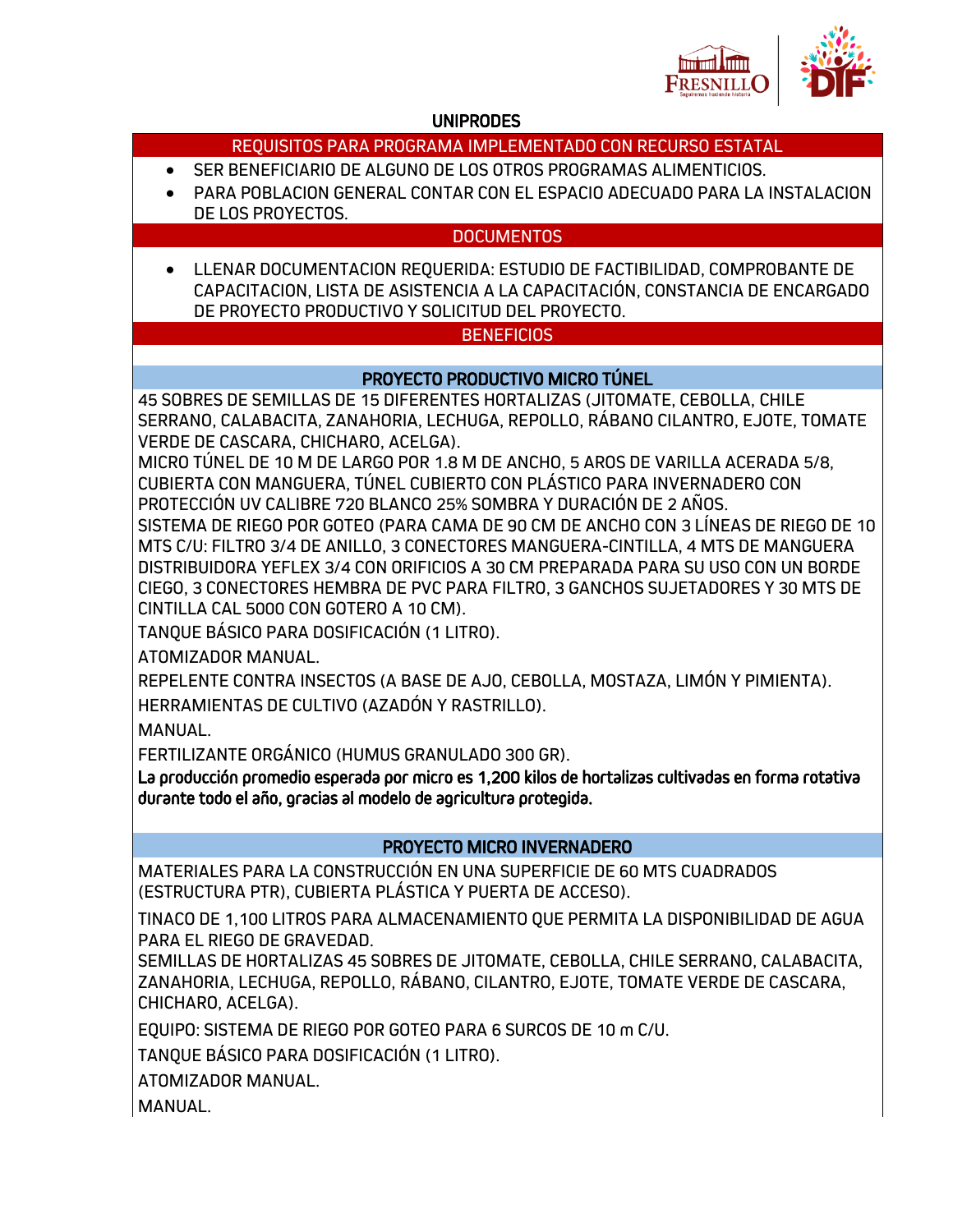

REPELENTE PARA INSECTOS. FERTILIZANTE ORGÁNICO (HUMUS GRANULADO 300 GR). HERRAMIENTAS (AZADÓN Y RASTRILLO).

La producción promedio esperada por micro invernadero es 3,000 kilos de hortalizas cultivadas en forma rotativa durante todo el año, gracias al modelo de agricultura protegida.

## PAQUETES DE SEMILLA

PAQUETE QUE CONTIENE 9 DIFERENTES HORTALIZAS CADA UNO (JITOMATE, CEBOLLA, CHILE SERRANO, CALABACITA, ZANAHORIA, LECHUGA, REPOLLO, RÁBANO, CILANTRO, EJOTE, TOMATE VERDE DE CASCARA, CHICHARO, ACELGA).

EMPAQUE TRILAMINADO.

ÁRBOLES FRUTALES.

ÁRBOL INJERTADO DE 3 AÑOS DE EDAD.

VARIEDADES: DURAZNO, MANZANO, CIRUELO Y CHABACANO.

## SISTEMA DE RIEGO POR GOTEO (72 m2)

SEMILLAS DE HORTALIZAS 45 SOBRES DE SEMILLA CON 15 VARIEDADES: JITOMATE, CEBOLLA, CHILE SERRANO, CALABACITA, ZANAHORIA, LECHUGA, REPOLLO, RÁBANO, CILANTRO, EJOTE, TOMATE VERDE DE CASCARA, CHICHARO, ACELGA, PEPINO).

EQUIPO: SISTEMA DE RIEGO POR GOTEO PARA 6 SURCOS DE 10m C/U, FILTRO Y CONECTORES. TANQUE BÁSICO PARA DOSIFICACIÓN (1 LITRO).

ATOMIZADOR MANUAL.

MANUAL.

REPELENTE PARA INSECTOS.

FERTILIZANTE ORGÁNICO (HUMUS GRANULADO 300 GR).

HERRAMIENTAS (AZADÓN Y RASTRILLO).

MALLA PARA CIRCULAR LA SUPERFICIE A SEMBRAR (ROLLO DE 45 mts).

CONTROL ETOLÓGICO PARA PLAGAS.

## PAQUETES DE OVINOS

REBAÑO DE 6 OVINOS (CINCO HEMBRAS Y UN MACHO).

RAZAS KATADHIN Y/O DORPER.

HEMBRAS: ENTRE 15 Y 14 MESES (EL RANGO DE EDAD SE AMPLÍA PORQUE ES DIFICIL CONSEGUIRLAS TODAS DE UNA MISMA EDAD), CONSIDERANDO QUE POR SU PESO ESTÉN APTAS PARA EL EMPADRE Y QUE LOS LOTES SEAN LO MÁS HONOGÉNEOS POSIBLE. MACHO: ENTRE 6 Y 8 MESES DE EDAD, APTOS POR LA EDAD Y PESO PARA SERVIR HEMBRAS.

DEBERÁN ESTAR DEBIDAMENTE CERTIFICADAS Y VACUNADAS CONTRA: PASTERELA, HETEROTOXEMIA, CLOSTRIDIUM Y LAS HEMBRAS: VACUNADAS CONTRA BRUCELOSIS, ASÍ COMO DEBERÁN ESTAR DESPARASITADAS EXTERNA E INTERNAMENTE CON EL FIN DE QUE SE ENTREGUEN EN ÓPTIMAS CONDICIONES AL BENEFICIARIO.

EN EL SUPUESTO DE QUE ALGUNO DE LOS SEMENTALES NO ESTÉ CUMPLIENDO CON LA FUNCIÓN ZOOTECNICA PARA LA QUE FUE ADQUIRIDO, SE SOMETERÁ A UN EXÁMEN ANDROLÓGICO PARA SU EVALUACIÓN, SI ESTE NO FUERA FAVORABLE, DEBERÁ SER CAMBIADO POR OTRO POR EL PROVEEDOR.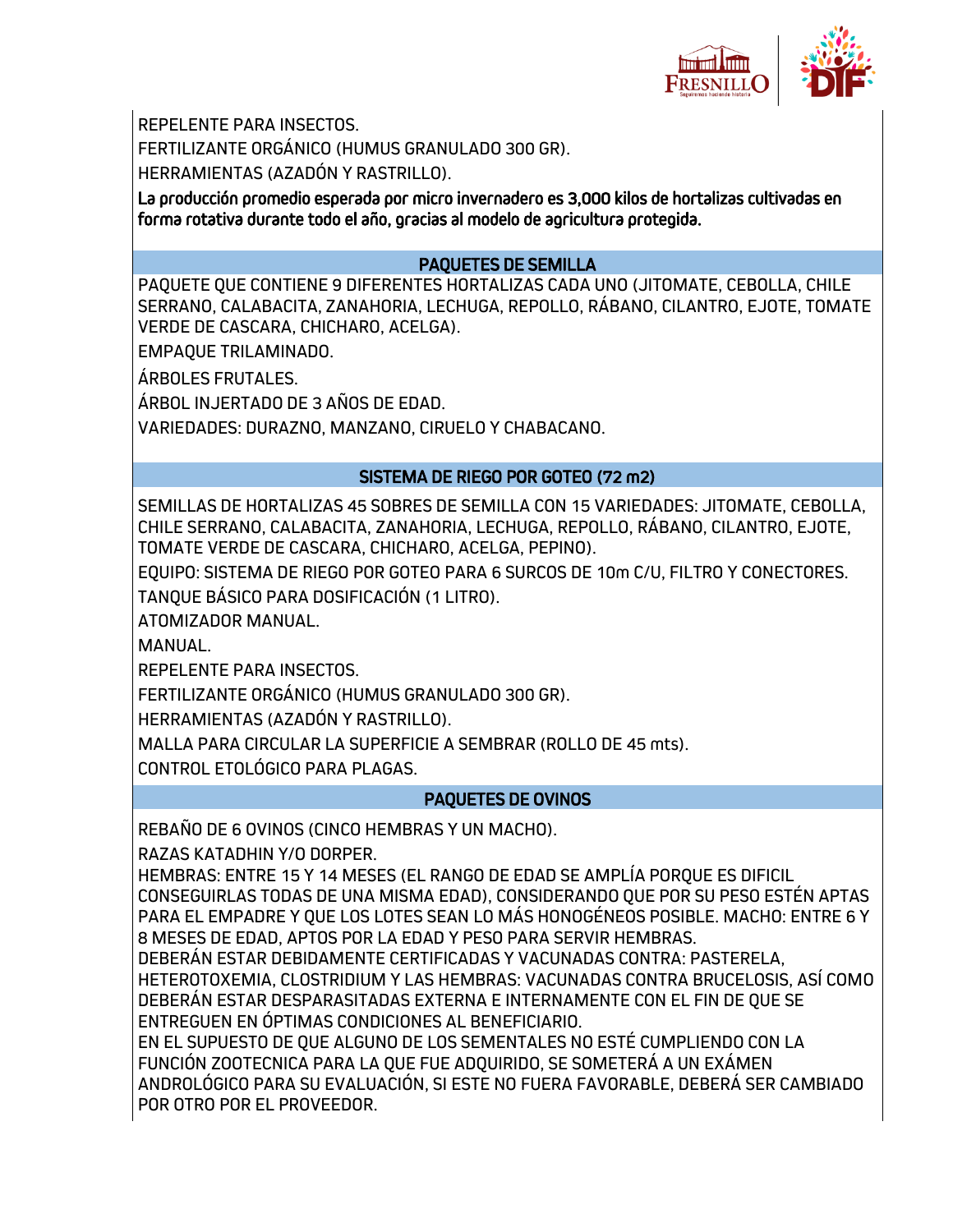

#### PAQUETES DE AVES

20 AVES (QUE PODRÁN COMPONERSE DE MÍNIMO 16 O MÁXIMO 18 HEMBRAS Y MÍNIMO 2 O MÁXIMO 4 MACHOS).

DE RAZA RHODE ISLAND RED Y PLYMOUTH ROCK BARRED.

EDAD DE 3 SEMANAS.

LAS AVES RECIBIERON VACUNAS DE GUMBORO AL 1ER DÍA Y A LOS 10 DÍAS DE NACIDA, VACUNA NEWCASTLE OCULAR Y EMULSIONADA A LOS 8 DÍAS DE EDAD Y UNA SEGUNDA DOSIS A LOS 18 DÍAS.

Producción esperada: entre 8 y 12 huevos por día después de 16 semanas de haberse entregado el lote; en un año como producto de la recría se espera aumentar el número de aves de postura a 22 o 25, además de 12 machos o hembras de desecho para consumo como carne.

TIEMPO DE ENTREGA

LA ENTREGA VARIA, YA QUE ES POR SOLICITUD O POR ASIGNACION DE SEDIF Y SMDIF, EN COMUNIDADES DE ZONAS VULNERABLES.

## COMUNIDAD DIFERENTE

## REQUISITOS DE PROGRAMA IMPLEMENTADO CON RECURSO ESTATAL

- COMUNIDAD EN ALTO GRADO DE MARGINACION Y VULNERABILIDAD.
- SE FORMA UN COMITÉ COMUNITARIO.
- SE ASIGNA UN PROMOTOR SOCIAL ENCARGADO DE DIFUNDIR LOS PROGRAMAS.
- DENTRO DEL COMITÉ SE ASIGNAN ENLACES EN LOS DIFERENTES SECTORES PARA GESTIONAR APOYOS QUE PUEDAN LLEGAR A LA COMUNIDAD.

#### **DOCUMENTOS**

LLENAR DOCUMENTACION REQUERIDA DE ACUERDO AL BENEFICIO OTORGADO.

**BENEFICIO** 

PROYECTOS PRODUCTIVOS DE DESARROLLO: PANADERIA, CONSERVAS, BORREGAS, PROGRAMA DE DESAYUNO CALIENTE, ESTUFAS ECOLOGICAS, INVERNADEROS, COMPOSTAS, OLLAS SOLARES, ATRAVES DE UNIPRODES.

## TIEMPO DE ENTREGA

VARIA, CUANDO BAJA EL RECURSO DE SEDIF, PERMANENTE EN ALGUNOS APOYOS. Y EN OTROS DEPENDE DE LA CONSERVACION QUE LE DA LA COMUNIDAD. AVES SEMILLAS APOYO FRECUENTE.

# ATENCIÓN A MENORES DE 6 AÑOS EN RIESGO NO ESCOLARIZADO

## REQUISITOS PARA PROGRAMA IMPLEMENTADO CON RECURSO ESTATAL

- NIÑOS Y NIÑAS ENTRE 6 MESES A 3 AÑOS 8 MESES.
- NO ESCOLARIZADOS EN CONDICIONES DE RIESGO Y VULNERABILIDAD.
- QUE HABITEN EN ZONAS INDIGENAS, RURALES Y/O URBANO MARGINADAS PREFERENTEMENTE.
- NO RECIBIR APOYO DE OTROS PROGRAMAS ALIMENTARIOS.

DOCUMENTOS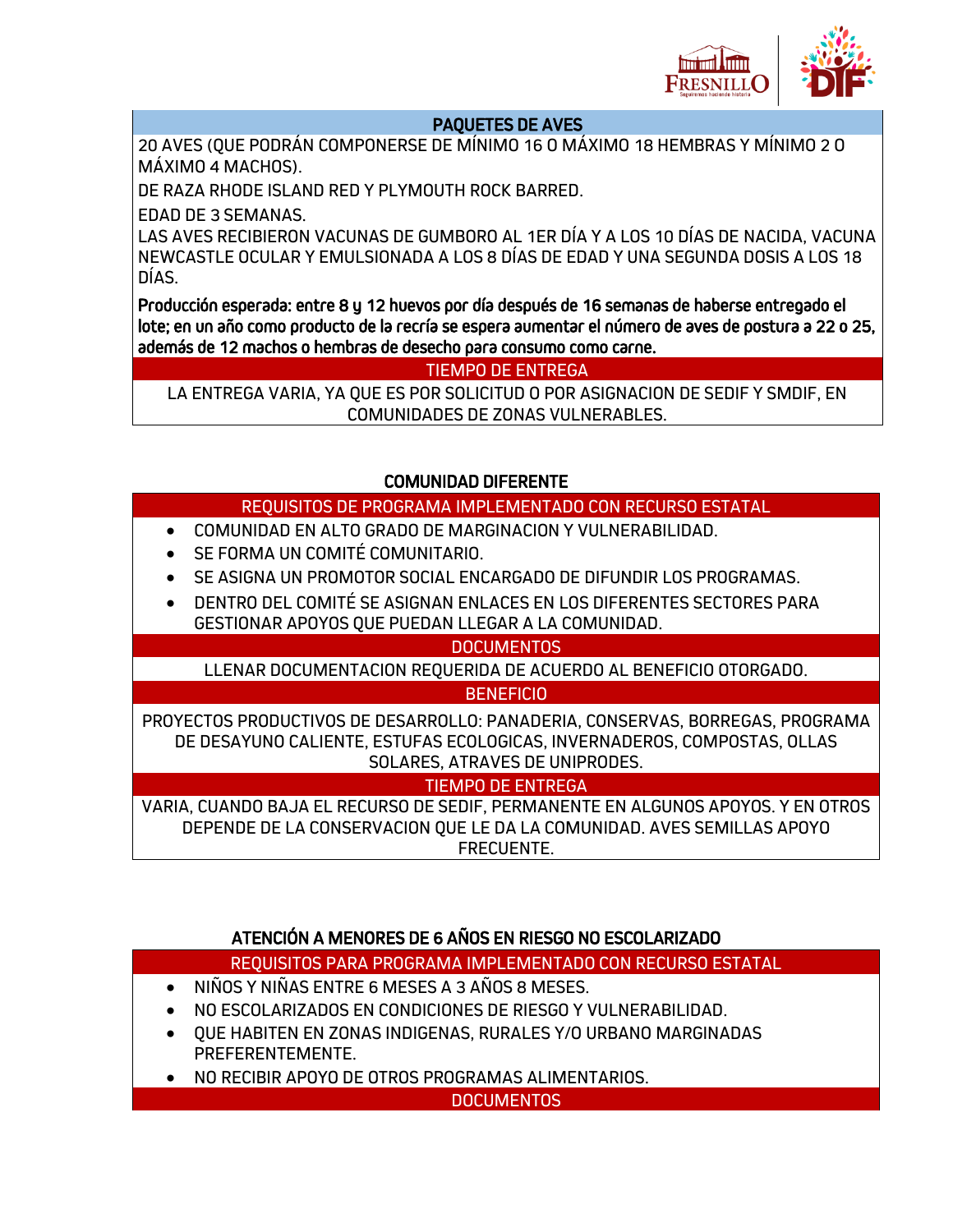

- COPIA DE ACTA DE NACIMIENTO DEL NIÑO.
- COPIA CURP DEL NIÑO.
- COPIA DE CREDENCIAL DE ELECTOR DEL PADRE O TUTOR.
- COPIA DE COMPROBANTE DE DOMICILIO.
- SE REALIZA ESTUDIO SOCIOECONÓMICO.

SE ANEXA DOCUMENTO DE EVALUACION REALIZADO POR MÉDICO GENERAL EN EL QUE LLEVA COMO DATOS: PESO Y TALLA PARA VER GRADO DE DESNUTRICION DEL MENOR.

BENEFICIOS

PAQUETE ALIMENTARIO CON ALIMENTOS BASICOS, 1 KG AVENA O ARROZ O PASTA INTEGRAL O LENTEJA, 2 PAQUETES DE LECHE DESCREMADA EN POLVO, 1 KG FRIJOL.

TIEMPO DE ENTREGA

SE ENTREGA CADA MES DURANTE TODO EL AÑO, SE RETIRA EL APOYO SI YA PASA DE LA EDAD, O QUE NO ESTE EN RIESGO DE DESNUTRICIÓN (EL MÉDICO GENERAL REALIZA CHEQUEO MENSUAL A LOS MENORES).

## CONAFE

## REQUISITOS PARA PROGRAMA IMPLEMENTADO CON RECURSO FEDERAL

- NO CONTAR CON NINGÚN TIPO DE APOYO DE GOBIERNO.
- REALIZAR UNA ACTIVIDAD MENSUAL EN FAVOR DE SU COLONIA O COMUNIDAD.
- CUOTA DE RECUPERACIÓN DE \$8.00.00.

## DOCUMENTACIÓN

- COPIA DE ACTA DE NACIMIENTO.
- COPIA DE CURP.
- COPIA DE CREDENCIAL DE ELECTOR.
- COPIA DE COMPROBANTE DE DOMICILIO.
- SE REALIZA ESTUDIO SOCIOECONÓMICO.

## **BENEFICIO**

SE ENTREGA 1 DESPENSA POR MES, LA ENTREGA Y SEGUIMIENTO AL APOYO SE REALIZA A TRAVÉS DE CONAFE.

## TIEMPO DE ENTREGA

SE ENTREGA DURANTE TODO EL AÑO, CADA AÑO SE RENUEVA EL PADRÓN PERO EL BENEFICIARIO TIENE DERECHO A CONTAR CON EL APOYO DURANTE 2 AÑOS CONSECUTIVOS.